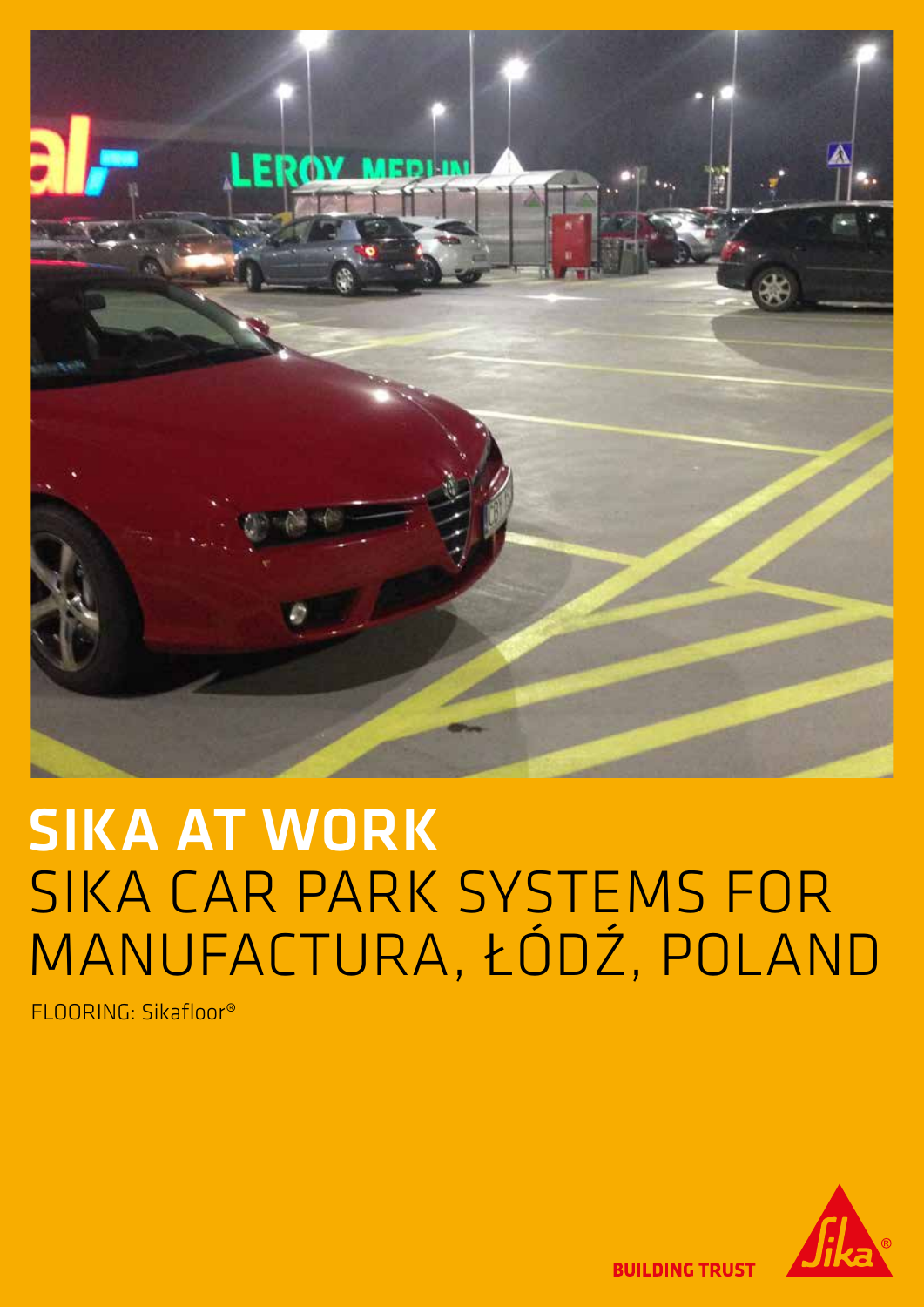### HIGH RISK CAR PARK DECK SUBJECT TO SIGNIFICANT LEVELS OF MOVE-MENTS AND LOW TEMPERATURES

#### PROJECT DESCRIPTION

To serve the clients who visit Manufaktura commercial center in Łódź, the investor decided to construct an additional 12,000 m² large parking deck in the area. Special multi-level park decks were constructed between May and November 2014.

#### PROJECT REQUIREMENTS

The main requirements of this project were high crack bridging ability even at low temperatures and a fast curing solution due to the unstable weather conditions in the area, especially for the top deck laying. Adequate waterproofing, and surface protecting features for a car park have been recognized as primary factors for the highly viability of such a new-build project.



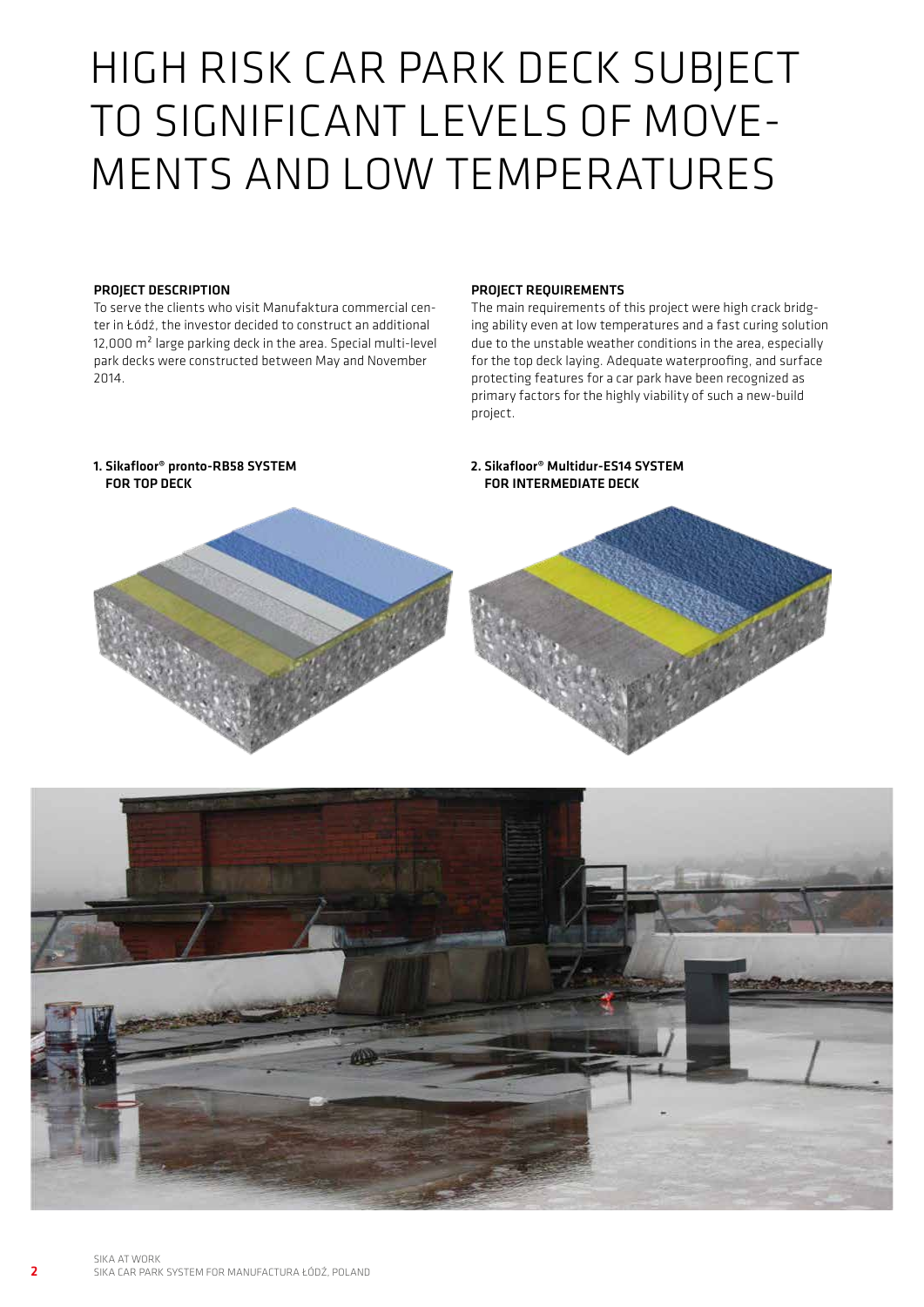#### SIKA SOLUTIONS

According to the above requirements, the specified system by Sika Poland for this project was the Sikafloor® pronto-RB58 system for the top deck 6,000 m² and Sikafloor® Multidur-ES14 system for the intermediate floor 6,000 m².

#### SIKA PRODUCTS

- Sikafloor®-11 Pronto
- Sikafloor®-32 Pronto
- Sikafloor®-18 Pronto
- Sika®-Reemat Premium
- Sikafloor®-161
- Sikafloor®-264